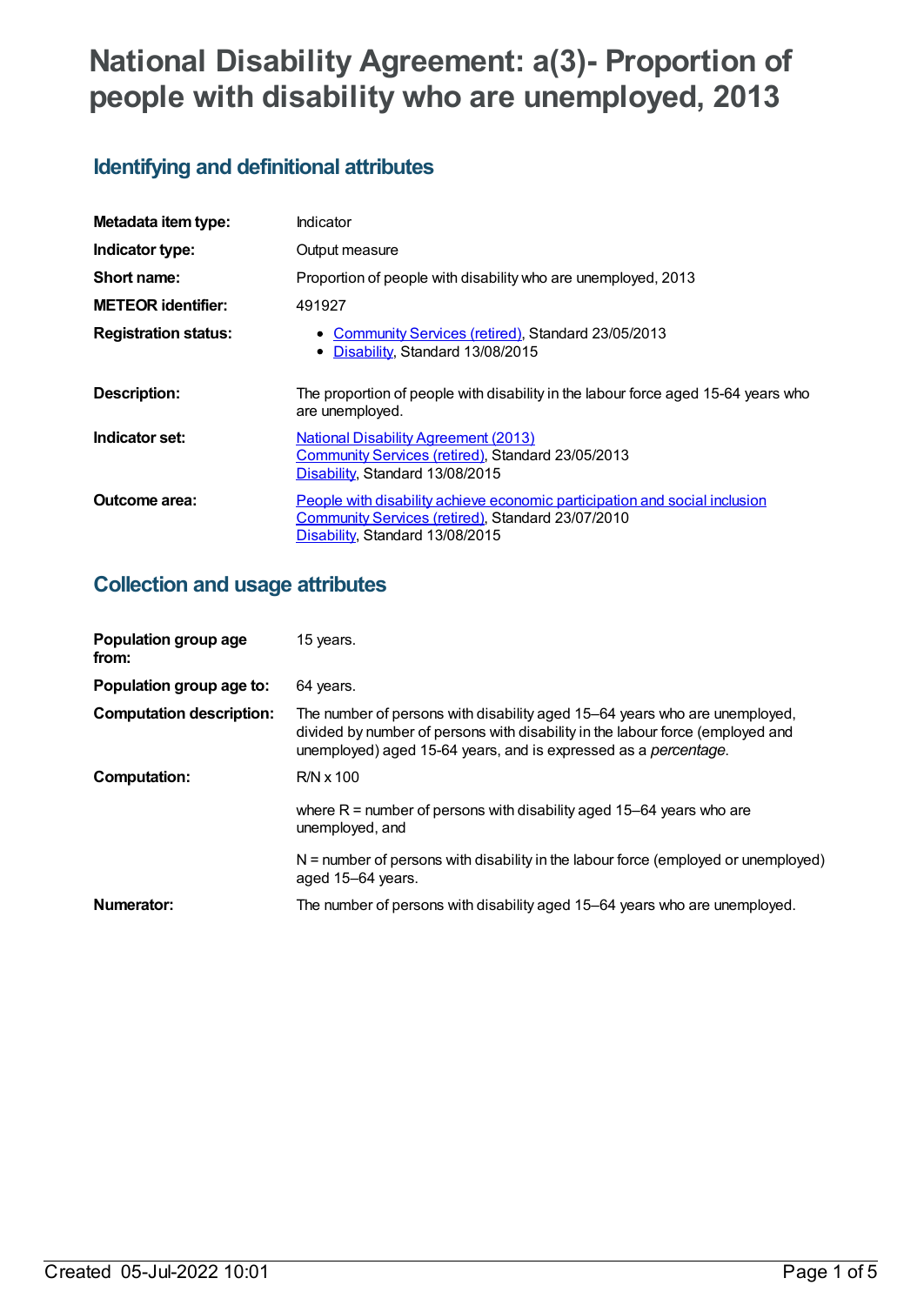#### **Data Element**

Cared Accommodation indicator.

**Data Source**

ABS Survey of [Disability,](https://meteor.aihw.gov.au/content/445288) Ageing and Carers (SDAC), 2009

**Data Element / Data Set**

#### **Data Element**

Disability identifier.

**Data Source**

ABS Survey of [Disability,](https://meteor.aihw.gov.au/content/445288) Ageing and Carers (SDAC), 2009

**Data Element / Data Set**

[Person—labour](https://meteor.aihw.gov.au/content/270112) force status, code N

**Data Source**

ABS Survey of [Disability,](https://meteor.aihw.gov.au/content/445288) Ageing and Carers (SDAC), 2009

**Data Element / Data Set**

[Person—age,](https://meteor.aihw.gov.au/content/303794) total years N[NN]

**Data Source**

ABS Survey of [Disability,](https://meteor.aihw.gov.au/content/445288) Ageing and Carers (SDAC), 2009

**Denominator:** Number of persons with disability in the labour force (employed or unemployed) aged 15–64 years.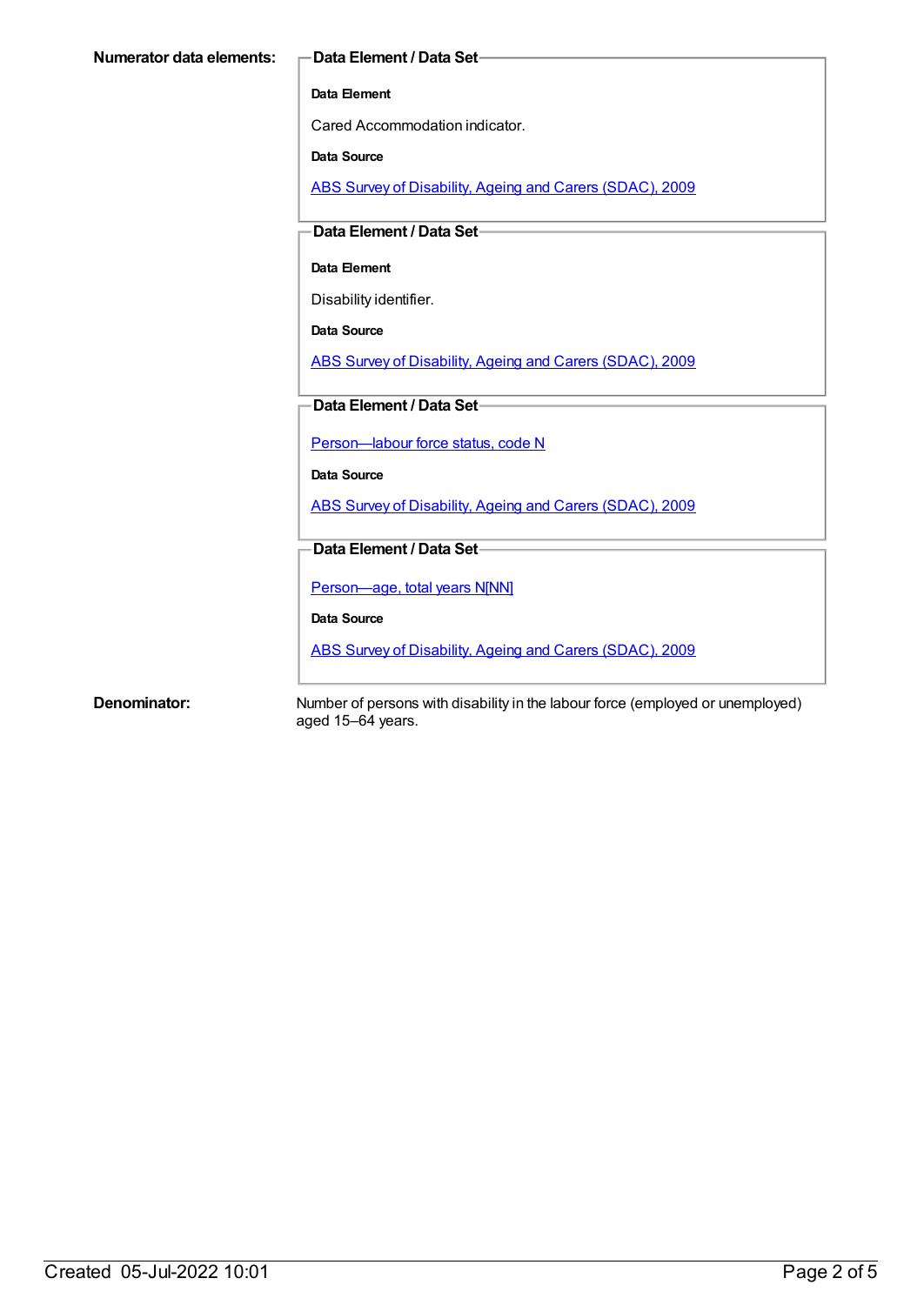| Denominator data | Data Element / Data Set-                                 |
|------------------|----------------------------------------------------------|
| elements:        |                                                          |
|                  | Data Element                                             |
|                  | Cared accommodation identifier                           |
|                  | <b>Data Source</b>                                       |
|                  | ABS Survey of Disability, Ageing and Carers (SDAC), 2009 |
|                  | Data Element / Data Set-                                 |
|                  |                                                          |
|                  | Data Element                                             |
|                  | Disability identifier                                    |
|                  | Data Source                                              |
|                  | ABS Survey of Disability, Ageing and Carers (SDAC), 2009 |
|                  |                                                          |
|                  | Data Element / Data Set-                                 |
|                  | Person-labour force status, code N                       |
|                  | Data Source                                              |
|                  | ABS Survey of Disability, Ageing and Carers (SDAC), 2009 |
|                  |                                                          |
|                  | Data Element / Data Set-                                 |
|                  | Person-age, total years N[NN]                            |
|                  | <b>Data Source</b>                                       |
|                  | ABS Survey of Disability, Ageing and Carers (SDAC), 2009 |
|                  |                                                          |
| Disaggregation:  | By state/territory:                                      |

- Disability status (has profound or severe disability, other disability or restrictive long term health condition, total with disability, has no disability, total)
- (not yet available) Indigenous status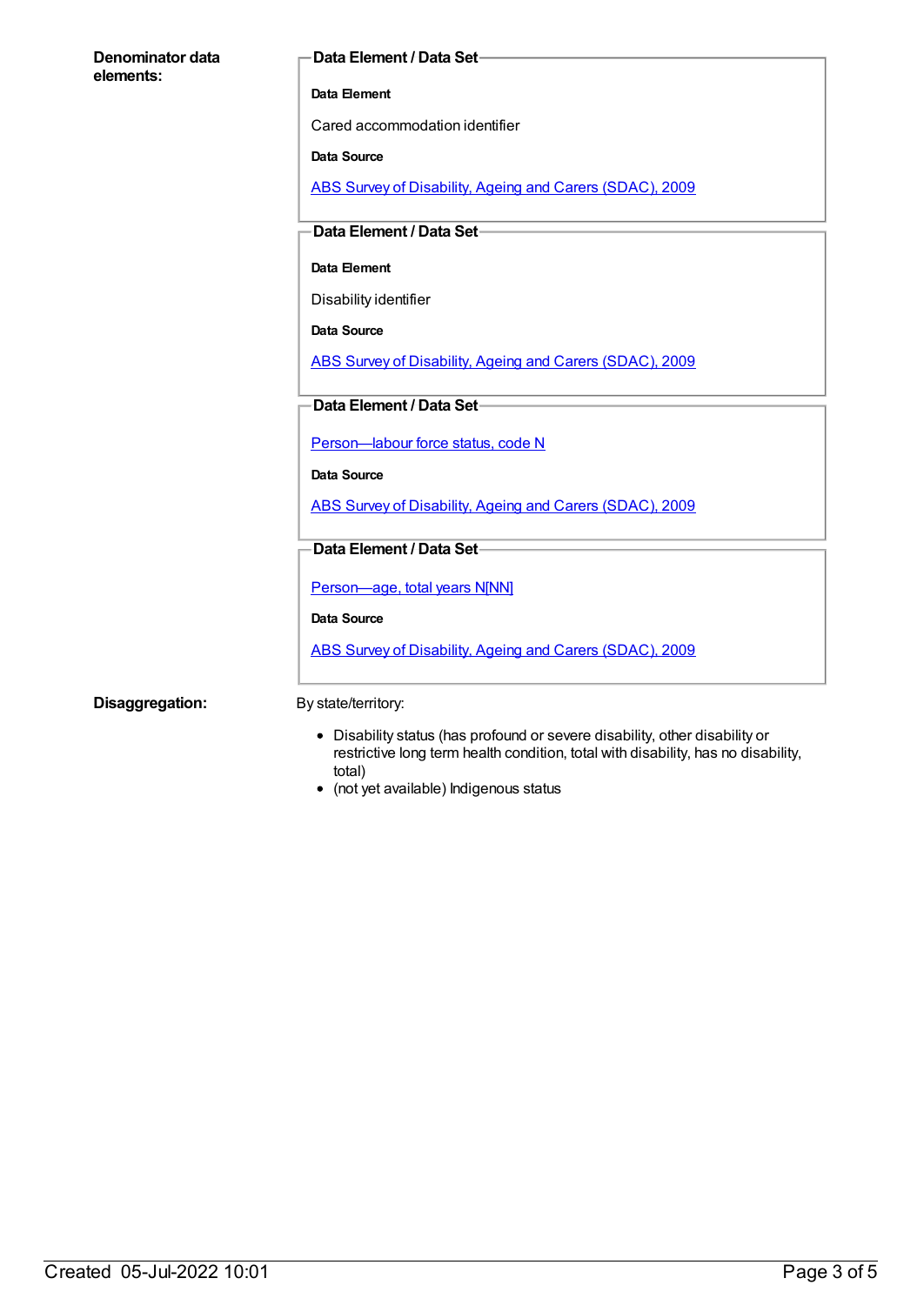| <b>Disaggregation data</b><br>elements: | Data Element / Data Set-                                 |
|-----------------------------------------|----------------------------------------------------------|
|                                         | Data Element                                             |
|                                         | Disability status                                        |
|                                         | Data Source                                              |
|                                         | ABS Survey of Disability, Ageing and Carers (SDAC), 2009 |
|                                         | Data Element / Data Set-                                 |
|                                         | Person-Australian state/territory identifier, code N     |
|                                         | Data Source                                              |
|                                         | ABS Survey of Disability, Ageing and Carers (SDAC), 2009 |
|                                         | Data Element / Data Set-                                 |
|                                         | Person-Indigenous status, code N                         |
|                                         | Data Source                                              |
|                                         | ABS Survey of Disability, Ageing and Carers (SDAC), 2009 |
|                                         |                                                          |

**Comments:** Data disaggregation will depend on reliability of estimates.

## **Representational attributes**

| Percentage |
|------------|
| Real       |
| Person     |
| N[NN.N]    |
|            |

#### **Indicator conceptual framework**

| <b>Framework and</b> | Employment and labour force participation |
|----------------------|-------------------------------------------|
| dimensions:          |                                           |

#### **Data source attributes**

| Data sources:             | Data Source                                              |
|---------------------------|----------------------------------------------------------|
|                           | ABS Survey of Disability, Ageing and Carers (SDAC), 2009 |
|                           | <b>Frequency</b>                                         |
|                           | Data custodian                                           |
|                           | Australian Bureau of Statistics                          |
| Accountability attributes |                                                          |

## **Accountability attributes**

**Reporting requirements:** Annually to COAG. **Organisation responsible for providing data:** Australian Bureau of Statistics.